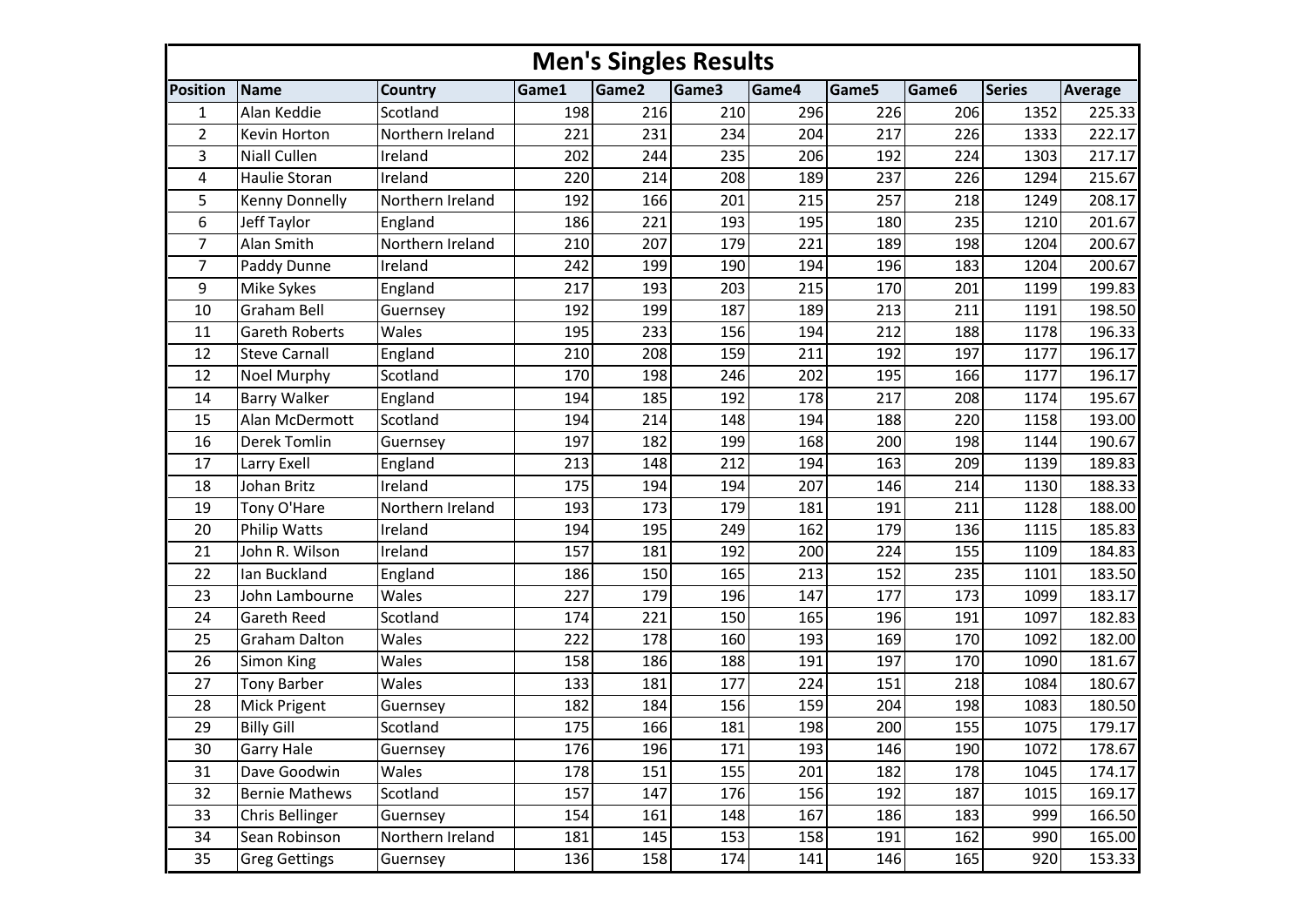| <b>Men's Doubles Results</b> |                          |                       |        |        |        |         |               |  |  |  |  |  |
|------------------------------|--------------------------|-----------------------|--------|--------|--------|---------|---------------|--|--|--|--|--|
| <b>Position</b>              | <b>Team</b>              | Player                | Game 1 | Game 2 | Game 3 | Average | <b>Series</b> |  |  |  |  |  |
| 1                            | EnglandB                 | <b>Barry Walker</b>   | 243    | 246    | 192    | 227.00  | 681           |  |  |  |  |  |
|                              |                          | <b>Steve Carnall</b>  | 238    | 167    | 216    | 207.00  | 621           |  |  |  |  |  |
|                              | <b>Total</b>             |                       | 481    | 413    | 408    |         | 1302          |  |  |  |  |  |
| 2                            | <b>ScotlandC</b>         | Alan McDermott        | 224    | 186    | 181    | 197.00  | 591           |  |  |  |  |  |
|                              |                          | Alan Keddie           | 235    | 216    | 216    | 222.33  | 667           |  |  |  |  |  |
|                              | Total                    |                       | 459    | 402    | 397    | 419.33  | 1258          |  |  |  |  |  |
| 3                            | <b>IrelandA</b>          | <b>Philip Watts</b>   | 202    | 193    | 244    | 213.00  | 639           |  |  |  |  |  |
|                              |                          | John R. Wilson        | 193    | 190    | 178    | 187.00  | 561           |  |  |  |  |  |
|                              | Total                    |                       | 395    | 383    | 422    |         | 1200          |  |  |  |  |  |
| 4                            |                          | Niall Cullen          | 196    | 221    | 175    | 197.33  | 592           |  |  |  |  |  |
|                              | <b>IrelandB</b>          | Haulie Storan         | 181    | 204    | 196    | 193.67  | 581           |  |  |  |  |  |
|                              | Total                    |                       | 377    | 425    | 371    |         | 1173          |  |  |  |  |  |
| 5                            |                          | Ian Buckland          | 177    | 188    | 174    | 179.67  | 539           |  |  |  |  |  |
|                              | EnglandA                 | Jeff Taylor           | 233    | 178    | 212    | 207.67  | 623           |  |  |  |  |  |
|                              | Total                    |                       | 410    | 366    | 386    |         | 1162          |  |  |  |  |  |
| 6                            |                          | Tony O'Hare           | 235    | 179    | 166    | 193.33  | 580           |  |  |  |  |  |
|                              | <b>Northern IrelandA</b> | Alan Smith            | 170    | 187    | 214    | 190.33  | 571           |  |  |  |  |  |
|                              | Total                    |                       | 405    | 366    | 380    |         | 1151          |  |  |  |  |  |
| 7                            |                          | Gareth Roberts        | 235    | 189    | 204    | 209.33  | 628           |  |  |  |  |  |
|                              | WalesA                   | John Lambourne        | 129    | 183    | 203    | 171.67  | 515           |  |  |  |  |  |
|                              | Total                    |                       | 364    | 372    | 407    | 381.00  | 1143          |  |  |  |  |  |
| 8                            |                          | Kenny Donnelly        | 182    | 224    | 215    | 207.00  | 621           |  |  |  |  |  |
|                              | <b>Northern IrelandB</b> | Kevin Horton          | 151    | 200    | 166    | 172.33  | 517           |  |  |  |  |  |
|                              | Total                    |                       | 333    | 424    | 381    |         | 1138          |  |  |  |  |  |
| 9                            |                          | <b>Tony Barber</b>    | 213    | 205    | 167    | 195.00  | 585           |  |  |  |  |  |
|                              | WalesB                   | Graham Dalton         | 167    | 214    | 157    | 179.33  | 538           |  |  |  |  |  |
|                              |                          |                       | 380    | 419    | 324    |         | 1123          |  |  |  |  |  |
| 10                           | Total<br>IrelandC        | Johan Britz           | 183    | 185    | 193    | 187.00  | 561           |  |  |  |  |  |
|                              |                          | Paddy Dunne           | 199    | 173    | 180    | 184.00  | 552           |  |  |  |  |  |
|                              | Total                    |                       | 382    | 358    | 373    | 371.00  | 1113          |  |  |  |  |  |
| 10                           |                          | Mick Prigent          | 169    | 213    | 234    | 205.33  | 616           |  |  |  |  |  |
|                              | <b>GuernseyB</b>         | Garry Hale            | 187    | 165    | 145    | 165.67  | 497           |  |  |  |  |  |
|                              | Total                    |                       | 356    | 378    | 379    |         | 1113          |  |  |  |  |  |
| 12                           |                          | <b>Billy Gill</b>     | 175    | 188    | 195    | 186.00  | 558           |  |  |  |  |  |
|                              | <b>ScotlandA</b>         | <b>Bernie Mathews</b> | 167    | 166    | 212    | 181.67  | 545           |  |  |  |  |  |
|                              | <b>Total</b>             |                       | 342    | 354    | 407    |         | 1103          |  |  |  |  |  |
| 13                           |                          | Graham Bell           | 161    | 178    | 174    | 171.00  | 513           |  |  |  |  |  |
|                              | <b>GuernseyA</b>         | Derek Tomlin          | 191    | 174    | 202    | 189.00  | 567           |  |  |  |  |  |
|                              | <b>Total</b>             |                       | 352    | 352    | 376    |         | 1080          |  |  |  |  |  |
| 14                           |                          | Larry Exell           | 206    | 214    | 213    | 211.00  | 633           |  |  |  |  |  |
|                              | EnglandC                 | Mike Sykes            | 138    | 159    | 148    | 148.33  | 445           |  |  |  |  |  |
|                              | <b>Total</b>             |                       | 344    | 373    | 361    | 359.33  | 1078          |  |  |  |  |  |
| 15                           |                          | Noel Murphy           | 180    | 190    | 175    | 181.67  | 545           |  |  |  |  |  |
|                              | <b>ScotlandB</b>         | Gareth Reed           | 182    | 158    | 185    | 175.00  | 525           |  |  |  |  |  |
|                              | <b>Total</b>             |                       | 362    | 348    | 360    |         | 1070          |  |  |  |  |  |
| 16                           |                          | Dave Goodwin          | 160    | 201    | 192    | 184.33  | 553           |  |  |  |  |  |
|                              | WalesC                   | Simon King            | 152    | 156    | 148    | 152.00  | 456           |  |  |  |  |  |
|                              | Total                    |                       | 312    | 357    | 340    | 336.33  | 1009          |  |  |  |  |  |
| 17                           |                          | <b>Greg Gettings</b>  | 142    | 170    | 152    | 154.67  | 464           |  |  |  |  |  |
|                              | GuernseyC                | Chris Bellinger       | 192    | 142    | 170    | 168.00  | 504           |  |  |  |  |  |
|                              | <b>Total</b>             |                       | 334    | 312    | 322    | 322.67  | 968           |  |  |  |  |  |
| 18                           | Northern IrelandC        | Sean Robinson         | 174    | 170    | 175    | 173.00  | 519           |  |  |  |  |  |
|                              | Total                    |                       | 174    | 170    | 175    | 173.00  | 519           |  |  |  |  |  |
|                              |                          |                       |        |        |        |         |               |  |  |  |  |  |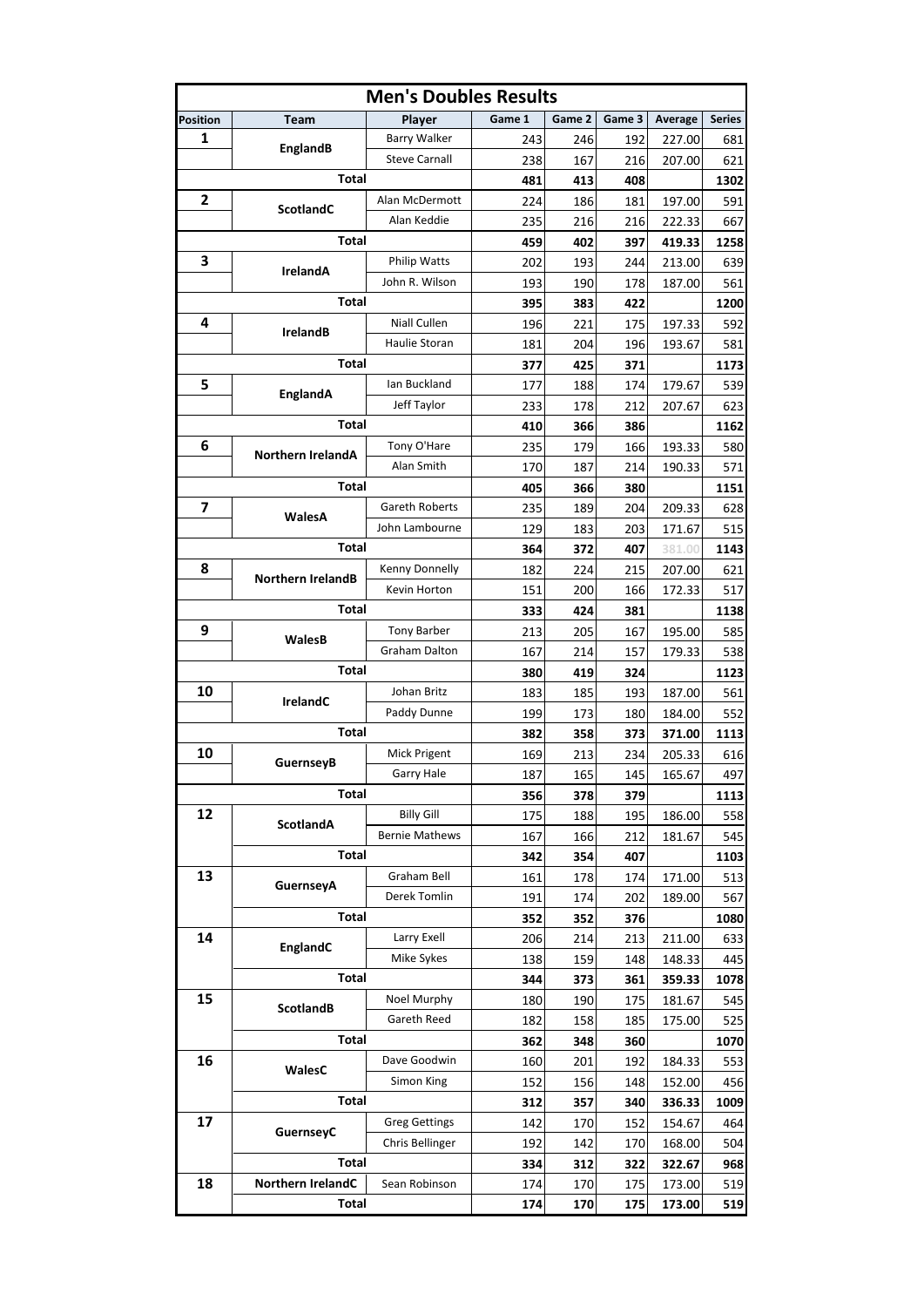| <b>Men's Trios Results</b> |                          |                       |        |        |                                                                                                                                                                                                                                                                                                                                                                                                                                                                                                                                                                                                                                                  |         |               |  |  |  |  |  |
|----------------------------|--------------------------|-----------------------|--------|--------|--------------------------------------------------------------------------------------------------------------------------------------------------------------------------------------------------------------------------------------------------------------------------------------------------------------------------------------------------------------------------------------------------------------------------------------------------------------------------------------------------------------------------------------------------------------------------------------------------------------------------------------------------|---------|---------------|--|--|--|--|--|
| <b>Position</b>            | <b>Team</b>              | Player                | Game 1 | Game 2 | Game 3                                                                                                                                                                                                                                                                                                                                                                                                                                                                                                                                                                                                                                           | Average | <b>Series</b> |  |  |  |  |  |
|                            |                          | <b>Bernie Mathews</b> | 184    | 203    | 178                                                                                                                                                                                                                                                                                                                                                                                                                                                                                                                                                                                                                                              | 188.33  | 565           |  |  |  |  |  |
| $\mathbf{1}$               | <b>ScotlandA</b>         | <b>Billy Gill</b>     | 199    | 251    | 173                                                                                                                                                                                                                                                                                                                                                                                                                                                                                                                                                                                                                                              | 207.67  | 623           |  |  |  |  |  |
|                            |                          | Gareth Reed           | 226    | 235    | 204                                                                                                                                                                                                                                                                                                                                                                                                                                                                                                                                                                                                                                              | 221.67  | 665           |  |  |  |  |  |
|                            | <b>Total</b>             |                       | 609    | 689    | 555                                                                                                                                                                                                                                                                                                                                                                                                                                                                                                                                                                                                                                              |         | 1853          |  |  |  |  |  |
|                            |                          | Philip Watts          | 227    | 160    | 169<br>185.33<br>235<br>199.67<br>217<br>210.33<br>621<br>177<br>179.00<br>195<br>199.67<br>206<br>203.00<br>578<br>181<br>195.33<br>168<br>175.67<br>178<br>199.67<br>527<br>189.00<br>179<br>199<br>190.00<br>189.67<br>174<br>552<br>223<br>188.67<br>138<br>172.67<br>202<br>190.00<br>563<br>157<br>172.33<br>185.33<br>170<br>175.67<br>169<br>496<br>171.00<br>184<br>161.67<br>139<br>166<br>198.00<br>489<br>186<br>187.67<br>160<br>178.33<br>161.00<br>146<br>492<br>140<br>168.00<br>174<br>165.00<br>172<br>185.33<br>486<br>174<br>167.67<br>152.00<br>140<br>167<br>161.67<br>481<br>137<br>171.67<br>149.67<br>145<br>375<br>282 | 556     |               |  |  |  |  |  |
| $\mathbf{2}$               | <b>IrelandB</b>          | Johan Britz           | 160    | 204    |                                                                                                                                                                                                                                                                                                                                                                                                                                                                                                                                                                                                                                                  |         | 599           |  |  |  |  |  |
|                            |                          | John R. Wilson        | 194    | 220    |                                                                                                                                                                                                                                                                                                                                                                                                                                                                                                                                                                                                                                                  |         | 631           |  |  |  |  |  |
|                            | <b>Total</b>             |                       | 581    | 584    |                                                                                                                                                                                                                                                                                                                                                                                                                                                                                                                                                                                                                                                  |         | 1786          |  |  |  |  |  |
|                            |                          | <b>Steve Carnall</b>  | 189    | 171    |                                                                                                                                                                                                                                                                                                                                                                                                                                                                                                                                                                                                                                                  |         | 537           |  |  |  |  |  |
| 3                          | EnglandA                 | Jeff Taylor           | 187    | 217    |                                                                                                                                                                                                                                                                                                                                                                                                                                                                                                                                                                                                                                                  |         | 599           |  |  |  |  |  |
|                            |                          | lan Buckland          | 212    | 191    |                                                                                                                                                                                                                                                                                                                                                                                                                                                                                                                                                                                                                                                  |         | 609           |  |  |  |  |  |
|                            | <b>Total</b>             |                       | 588    | 579    |                                                                                                                                                                                                                                                                                                                                                                                                                                                                                                                                                                                                                                                  |         | 1745          |  |  |  |  |  |
|                            |                          | Kenny Donnelly        | 234    | 171    |                                                                                                                                                                                                                                                                                                                                                                                                                                                                                                                                                                                                                                                  |         | 586           |  |  |  |  |  |
|                            | <b>Northern IrelandA</b> | Alan Smith            | 145    | 214    |                                                                                                                                                                                                                                                                                                                                                                                                                                                                                                                                                                                                                                                  |         | 527           |  |  |  |  |  |
| 4                          |                          | Kevin Horton          | 188    | 233    |                                                                                                                                                                                                                                                                                                                                                                                                                                                                                                                                                                                                                                                  |         | 599           |  |  |  |  |  |
|                            | <b>Total</b>             |                       | 567    | 618    |                                                                                                                                                                                                                                                                                                                                                                                                                                                                                                                                                                                                                                                  |         | 1712          |  |  |  |  |  |
|                            |                          | <b>Barry Walker</b>   | 215    | 173    |                                                                                                                                                                                                                                                                                                                                                                                                                                                                                                                                                                                                                                                  |         | 567           |  |  |  |  |  |
|                            | <b>EnglandB</b>          | Larry Exell           | 201    | 170    |                                                                                                                                                                                                                                                                                                                                                                                                                                                                                                                                                                                                                                                  |         | 570           |  |  |  |  |  |
| 5                          |                          | Mike Sykes            | 194    | 201    |                                                                                                                                                                                                                                                                                                                                                                                                                                                                                                                                                                                                                                                  |         | 569           |  |  |  |  |  |
|                            | <b>Total</b>             |                       | 610    | 544    |                                                                                                                                                                                                                                                                                                                                                                                                                                                                                                                                                                                                                                                  |         | 1706          |  |  |  |  |  |
|                            |                          | Mick Prigent          | 175    | 168    |                                                                                                                                                                                                                                                                                                                                                                                                                                                                                                                                                                                                                                                  |         | 566           |  |  |  |  |  |
|                            | GuernseyA                | <b>Graham Bell</b>    | 181    | 199    |                                                                                                                                                                                                                                                                                                                                                                                                                                                                                                                                                                                                                                                  |         | 518           |  |  |  |  |  |
| 6                          |                          | Derek Tomlin          | 200    | 168    |                                                                                                                                                                                                                                                                                                                                                                                                                                                                                                                                                                                                                                                  |         | 570           |  |  |  |  |  |
|                            | <b>Total</b>             |                       | 556    | 535    |                                                                                                                                                                                                                                                                                                                                                                                                                                                                                                                                                                                                                                                  |         | 1654          |  |  |  |  |  |
|                            |                          | Niall Cullen          | 159    | 201    |                                                                                                                                                                                                                                                                                                                                                                                                                                                                                                                                                                                                                                                  |         | 517           |  |  |  |  |  |
|                            | <b>IrelandA</b>          | Haulie Storan         | 175    | 211    |                                                                                                                                                                                                                                                                                                                                                                                                                                                                                                                                                                                                                                                  |         | 556           |  |  |  |  |  |
| 7                          |                          | Paddy Dunne           | 189    | 169    |                                                                                                                                                                                                                                                                                                                                                                                                                                                                                                                                                                                                                                                  |         | 527           |  |  |  |  |  |
|                            | <b>Total</b>             |                       | 523    | 581    |                                                                                                                                                                                                                                                                                                                                                                                                                                                                                                                                                                                                                                                  |         | 1600          |  |  |  |  |  |
|                            |                          | Alan McDermott        | 181    | 148    |                                                                                                                                                                                                                                                                                                                                                                                                                                                                                                                                                                                                                                                  |         | 513           |  |  |  |  |  |
|                            | <b>ScotlandB</b>         | Noel Murphy           | 187    | 159    |                                                                                                                                                                                                                                                                                                                                                                                                                                                                                                                                                                                                                                                  |         | 485           |  |  |  |  |  |
| 8                          |                          | Alan Keddie           | 235    | 193    |                                                                                                                                                                                                                                                                                                                                                                                                                                                                                                                                                                                                                                                  |         | 594           |  |  |  |  |  |
|                            | <b>Total</b>             |                       | 603    | 500    |                                                                                                                                                                                                                                                                                                                                                                                                                                                                                                                                                                                                                                                  |         | 1592          |  |  |  |  |  |
|                            |                          | <b>Greg Gettings</b>  | 189    | 188    |                                                                                                                                                                                                                                                                                                                                                                                                                                                                                                                                                                                                                                                  |         | 563           |  |  |  |  |  |
|                            | <b>GuernseyB</b>         | Chris Bellinger       | 203    | 172    |                                                                                                                                                                                                                                                                                                                                                                                                                                                                                                                                                                                                                                                  |         | 535           |  |  |  |  |  |
| 9                          |                          | <b>Garry Hale</b>     | 145    | 192    |                                                                                                                                                                                                                                                                                                                                                                                                                                                                                                                                                                                                                                                  |         | 483           |  |  |  |  |  |
|                            | <b>Total</b>             |                       | 537    | 552    |                                                                                                                                                                                                                                                                                                                                                                                                                                                                                                                                                                                                                                                  |         | 1581          |  |  |  |  |  |
|                            |                          | Gareth Roberts        | 158    | 206    |                                                                                                                                                                                                                                                                                                                                                                                                                                                                                                                                                                                                                                                  |         | 504           |  |  |  |  |  |
|                            | <b>WalesB</b>            | <b>Tony Barber</b>    | 167    | 154    |                                                                                                                                                                                                                                                                                                                                                                                                                                                                                                                                                                                                                                                  |         | 495           |  |  |  |  |  |
| 10                         |                          | Graham Dalton         | 205    | 179    |                                                                                                                                                                                                                                                                                                                                                                                                                                                                                                                                                                                                                                                  |         | 556           |  |  |  |  |  |
|                            | <b>Total</b>             |                       | 530    | 539    |                                                                                                                                                                                                                                                                                                                                                                                                                                                                                                                                                                                                                                                  |         | 1555          |  |  |  |  |  |
|                            |                          | Simon King            | 198    | 131    |                                                                                                                                                                                                                                                                                                                                                                                                                                                                                                                                                                                                                                                  |         | 503           |  |  |  |  |  |
|                            | WalesA                   | Dave Goodwin          | 164    | 152    |                                                                                                                                                                                                                                                                                                                                                                                                                                                                                                                                                                                                                                                  |         | 456           |  |  |  |  |  |
| 11                         |                          | John Lambourne        | 166    | 152    |                                                                                                                                                                                                                                                                                                                                                                                                                                                                                                                                                                                                                                                  |         | 485           |  |  |  |  |  |
|                            | <b>Total</b>             |                       | 528    | 435    |                                                                                                                                                                                                                                                                                                                                                                                                                                                                                                                                                                                                                                                  |         | 1444          |  |  |  |  |  |
|                            |                          | Tony O'Hare           | 169    | 209    |                                                                                                                                                                                                                                                                                                                                                                                                                                                                                                                                                                                                                                                  |         | 515           |  |  |  |  |  |
|                            | <b>Northern IrelandB</b> | Sean Robinson         | 138    | 166    |                                                                                                                                                                                                                                                                                                                                                                                                                                                                                                                                                                                                                                                  |         | 449           |  |  |  |  |  |
| 12                         |                          | (blank)               |        |        |                                                                                                                                                                                                                                                                                                                                                                                                                                                                                                                                                                                                                                                  |         | 0             |  |  |  |  |  |
|                            | <b>Total</b>             |                       | 307    |        |                                                                                                                                                                                                                                                                                                                                                                                                                                                                                                                                                                                                                                                  |         | 964           |  |  |  |  |  |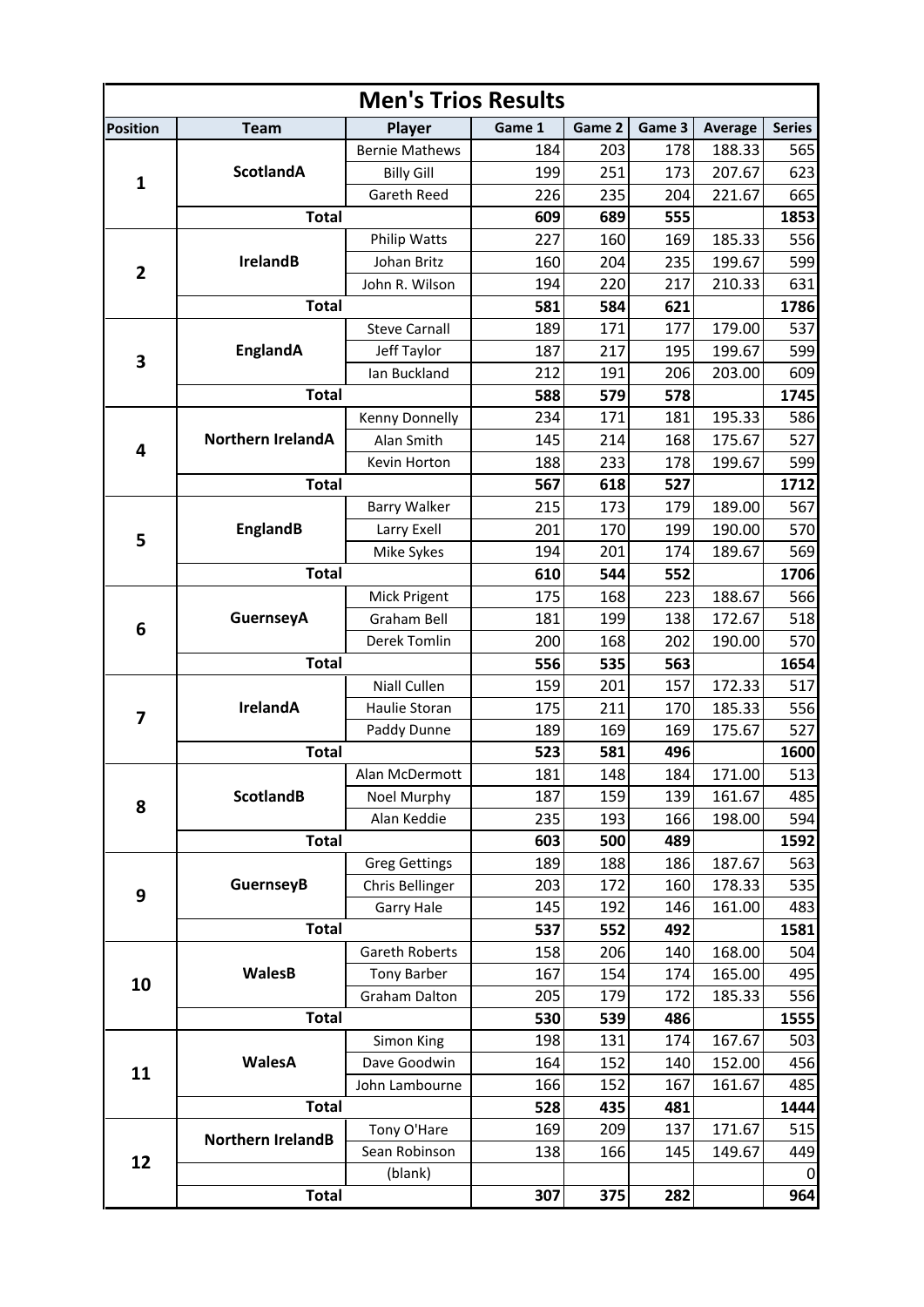| <b>Men's Teams Results</b> |                                                                                                                                                                                                                          |                      |        |        |        |                |               |  |  |  |  |  |
|----------------------------|--------------------------------------------------------------------------------------------------------------------------------------------------------------------------------------------------------------------------|----------------------|--------|--------|--------|----------------|---------------|--|--|--|--|--|
| <b>Position</b>            | <b>Team</b>                                                                                                                                                                                                              | <b>Player</b>        | Game 1 | Game 2 | Game 3 | <b>Average</b> | <b>Series</b> |  |  |  |  |  |
|                            |                                                                                                                                                                                                                          | <b>Steve Carnall</b> | 234    | 171    | 221    | 208.67         | 626           |  |  |  |  |  |
|                            |                                                                                                                                                                                                                          | <b>Barry Walker</b>  | 179    | 169    | 220    | 189.33         | 568           |  |  |  |  |  |
|                            | EnglandA<br>181<br>187<br>Larry Exell<br>$\mathbf{1}$<br>189<br>Jeff Taylor<br>154<br>Ian Buckland<br>196<br>150<br><b>Total</b><br>979<br>831<br><b>Bernie Mathews</b><br>203<br>202<br><b>Billy Gill</b><br>178<br>194 | 202                  | 190.00 | 570    |        |                |               |  |  |  |  |  |
|                            |                                                                                                                                                                                                                          |                      |        |        | 182    | 175.00         | 525           |  |  |  |  |  |
|                            |                                                                                                                                                                                                                          |                      |        |        | 199    | 181.67         | 545           |  |  |  |  |  |
|                            |                                                                                                                                                                                                                          |                      |        |        | 1024   | 944.67         | 2834          |  |  |  |  |  |
|                            |                                                                                                                                                                                                                          |                      |        |        | 182    | 195.67         | 587           |  |  |  |  |  |
|                            |                                                                                                                                                                                                                          |                      |        |        | 150    | 174.00         | 522           |  |  |  |  |  |
| $\mathbf{2}$               | <b>ScotlandA</b>                                                                                                                                                                                                         | Alan McDermott       | 208    | 174    | 176    | 186.00         | 558           |  |  |  |  |  |
|                            |                                                                                                                                                                                                                          | Gareth Reed          | 189    | 175    | 155    | 173.00         | 519           |  |  |  |  |  |
|                            |                                                                                                                                                                                                                          | Alan Keddie          | 218    | 205    | 210    | 211.00         | 633           |  |  |  |  |  |
|                            |                                                                                                                                                                                                                          | <b>Total</b>         | 996    | 950    | 873    | 939.67         | 2819          |  |  |  |  |  |
|                            |                                                                                                                                                                                                                          | Kenny Donnelly       | 169    | 157    | 239    | 188.33         | 565           |  |  |  |  |  |
|                            |                                                                                                                                                                                                                          | Tony O'Hare          | 192    | 144    | 168    | 168.00         | 504           |  |  |  |  |  |
| 3                          | <b>Northern</b><br><b>Ireland</b>                                                                                                                                                                                        | Sean Robinson        | 151    | 144    | 206    | 167.00         | 501           |  |  |  |  |  |
|                            |                                                                                                                                                                                                                          | Alan Smith           | 194    | 191    | 206    | 197.00         | 591           |  |  |  |  |  |
|                            |                                                                                                                                                                                                                          | Kevin Horton         | 170    | 178    | 197    | 181.67         | 545           |  |  |  |  |  |
|                            |                                                                                                                                                                                                                          | <b>Total</b>         | 876    | 814    | 1016   | 902.00         | 2706          |  |  |  |  |  |
|                            |                                                                                                                                                                                                                          | Mick Prigent         | 174    | 190    | 165    | 176.33         | 529           |  |  |  |  |  |
|                            | <b>GuernseyA</b>                                                                                                                                                                                                         | Chris Bellinger      | 167    | 155    | 153    | 158.33         | 475           |  |  |  |  |  |
| 4                          |                                                                                                                                                                                                                          | <b>Graham Bell</b>   | 165    | 154    | 183    | 167.33         | 502           |  |  |  |  |  |
|                            |                                                                                                                                                                                                                          | <b>Garry Hale</b>    | 198    | 223    | 225    | 215.33         | 646           |  |  |  |  |  |
|                            |                                                                                                                                                                                                                          | <b>Derek Tomlin</b>  | 157    | 178    | 213    | 182.67         | 548           |  |  |  |  |  |
|                            |                                                                                                                                                                                                                          | <b>Total</b>         | 861    | 900    | 939    | 900.00         | 2700          |  |  |  |  |  |
|                            |                                                                                                                                                                                                                          | <b>Philip Watts</b>  | 218    | 170    | 157    | 181.67         | 545           |  |  |  |  |  |
|                            |                                                                                                                                                                                                                          | Niall Cullen         | 190    | 174    | 151    | 171.67         | 515           |  |  |  |  |  |
| 5                          | <b>IrelandA</b>                                                                                                                                                                                                          | Johan Britz          | 138    | 166    | 151    | 151.67         | 455           |  |  |  |  |  |
|                            |                                                                                                                                                                                                                          | John R. Wilson       | 199    | 163    | 204    | 188.67         | 566           |  |  |  |  |  |
| 6                          |                                                                                                                                                                                                                          | Haulie Storan        | 204    | 177    | 189    | 190.00         | 570           |  |  |  |  |  |
|                            |                                                                                                                                                                                                                          | <b>Total</b>         | 949    | 850    | 852    | 883.67         | 2651          |  |  |  |  |  |
|                            |                                                                                                                                                                                                                          | Gareth Roberts       | 168    | 179    | 150    | 165.67         | 497           |  |  |  |  |  |
|                            |                                                                                                                                                                                                                          | <b>Tony Barber</b>   | 163    | 187    | 192    | 180.67         | 542           |  |  |  |  |  |
|                            | <b>WalesA</b>                                                                                                                                                                                                            | Simon King           | 149    | 183    | 212    | 181.33         | 544           |  |  |  |  |  |
|                            |                                                                                                                                                                                                                          | John Lambourne       | 169    | 139    | 167    | 158.33         | 475           |  |  |  |  |  |
|                            |                                                                                                                                                                                                                          | Graham Dalton        | 169    | 184    | 191    | 181.33         | 544           |  |  |  |  |  |
|                            | <b>Total</b>                                                                                                                                                                                                             |                      | 818    | 872    | 912    | 867.33         | 2602          |  |  |  |  |  |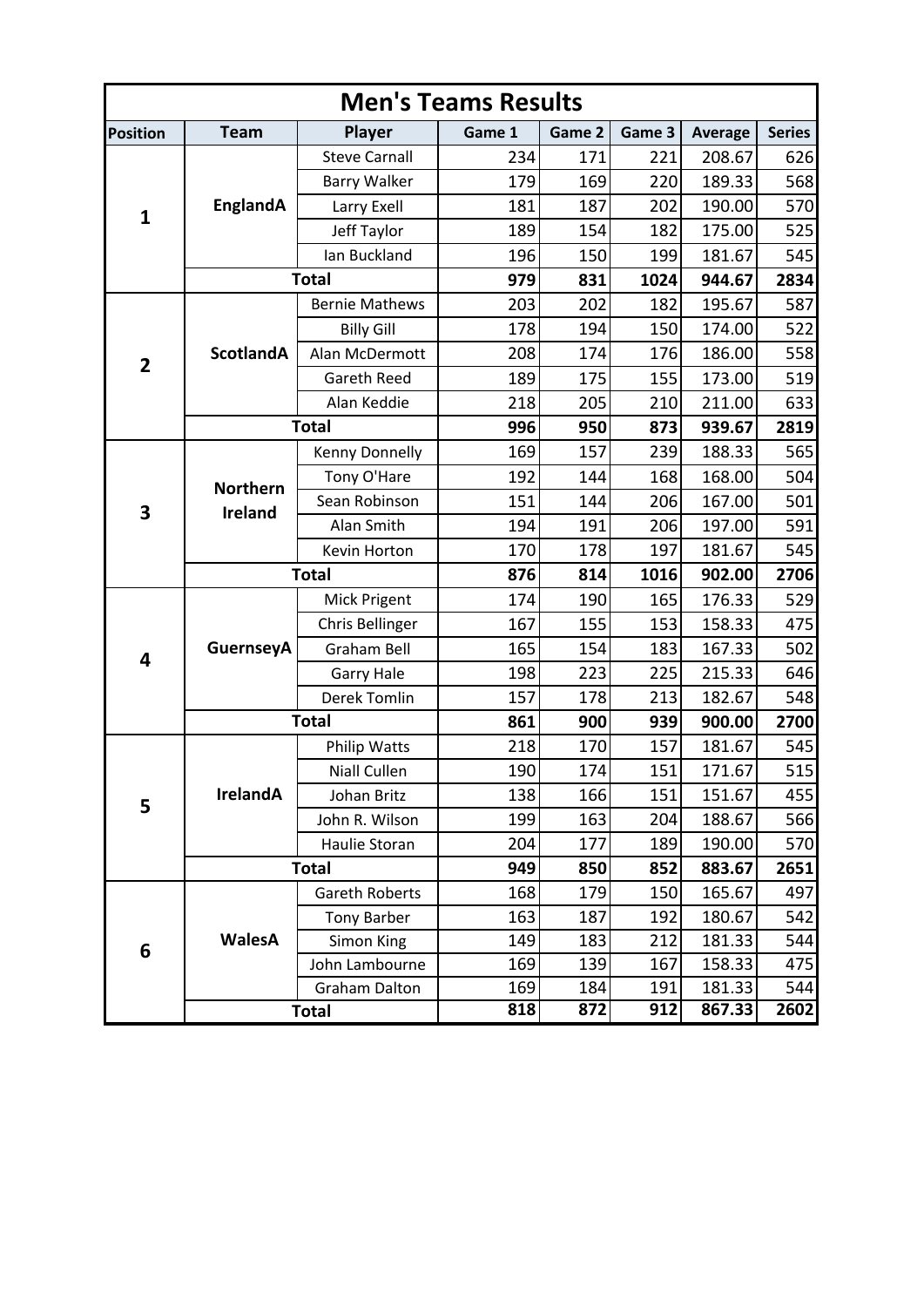|                         |                       |                  |        |        |        |                |        |        | <b>All Events Men</b> |                |               |     |              |        |          |                   |        |              |        |               |
|-------------------------|-----------------------|------------------|--------|--------|--------|----------------|--------|--------|-----------------------|----------------|---------------|-----|--------------|--------|----------|-------------------|--------|--------------|--------|---------------|
|                         |                       |                  |        |        |        | <b>Singles</b> |        |        |                       | <b>Doubles</b> |               |     | <b>Trios</b> |        |          | <b>Team/Mixed</b> |        |              |        |               |
| Pos                     | <b>Name</b>           | Country          | Game 1 | Game 2 | Game 3 | Game 4         | Game 5 | Game 6 | Game 1                | Game 2         | Game 3 Game 1 |     | Game 2       | Game 3 | l Game 1 | Game 2            | Game 3 | High<br>Game | Avg    | <b>Series</b> |
| 1                       | Alan Keddie           | Scotland         | 198    | 216    | 210    | 296            | 226    | 206    | 235                   | 216            | 216           | 235 | 193          | 166    | 218      | 205               | 210    | 296          | 216.40 | 3246          |
| $\overline{2}$          | Kenny Donnelly        | Northern Ireland | 192    | 166    | 201    | 215            | 257    | 218    | 182                   | 224            | 215           | 234 | 171          | 181    | 169      | 157               | 239    | 257          | 201.40 | 3021          |
| 3                       | Haulie Storan         | Ireland          | 220    | 214    | 208    | 189            | 237    | 226    | 181                   | 204            | 196           | 175 | 211          | 170    | 204      | 177               | 189    | 237          | 200.07 | 3001          |
| 4                       | Kevin Horton          | Northern Ireland | 221    | 231    | 234    | 204            | 217    | 226    | 151                   | 200            | 166           | 188 | 233          | 178    | 170      | 178               | 197    | 234          | 199.60 | 2994          |
| 5                       | <b>Barry Walker</b>   | England          | 194    | 185    | 192    | 178            | 217    | 208    | 243                   | 246            | 192           | 215 | 173          | 179    | 179      | 169               | 220    | 246          | 199.33 | 2990          |
| 6                       | <b>Steve Carnall</b>  | England          | 210    | 208    | 159    | 211            | 192    | 197    | 238                   | 167            | 216           | 189 | 171          | 177    | 234      | 171               | 221    | 238          | 197.40 | 2961          |
| $\overline{\mathbf{z}}$ | Jeff Taylor           | England          | 186    | 221    | 193    | 195            | 180    | 235    | 233                   | 178            | 212           | 187 | 217          | 195    | 189      | 154               | 182    | 235          | 197.13 | 2957          |
| 8                       | Niall Cullen          | Ireland          | 202    | 244    | 235    | 206            | 192    | 224    | 196                   | 221            | 175           | 159 | 201          | 157    | 190      | 174               | 151    | 244          | 195.13 | 2927          |
| 9                       | Larry Exell           | England          | 213    | 148    | 212    | 194            | 163    | 209    | 206                   | 214            | 213           | 201 | 170          | 199    | 181      | 187               | 202    | 214          | 194.13 | 2912          |
| 10                      | Alan Smith            | Northern Ireland | 210    | 207    | 179    | 221            | 189    | 198    | 170                   | 187            | 214           | 145 | 214          | 168    | 194      | 191               | 206    | 221          | 192.87 | 2893          |
| 11                      | Paddy Dunne           | Ireland          | 242    | 199    | 190    | 194            | 196    | 183    | 199                   | 173            | 180           | 189 | 169          | 169    | 212      | 190               | 200    | 242          | 192.33 | 2885          |
| 12                      | John R. Wilson        | Ireland          | 157    | 181    | 192    | 200            | 224    | 155    | 193                   | 190            | 178           | 194 | 220          | 217    | 199      | 163               | 204    | 224          | 191.13 | 2867          |
| 13                      | <b>Philip Watts</b>   | Ireland          | 194    | 195    | 249    | 162            | 179    | 136    | 202                   | 193            | 244           | 227 | 160          | 169    | 218      | 170               | 157    | 249          | 190.33 | 2855          |
| 14                      | <b>Derek Tomlin</b>   | Guernsey         | 197    | 182    | 199    | 168            | 200    | 198    | 191                   | 174            | 202           | 200 | 168          | 202    | 157      | 178               | 213    | 213          | 188.60 | 2829          |
| 15                      | Alan McDermott        | Scotland         | 194    | 214    | 148    | 194            | 188    | 220    | 224                   | 186            | 181           | 181 | 148          | 184    | 208      | 174               | 176    | 224          | 188.00 | 2820          |
| 16                      | Gareth Roberts        | Wales            | 195    | 233    | 156    | 194            | 212    | 188    | 235                   | 189            | 204           | 158 | 206          | 140    | 168      | 179               | 150    | 235          | 187.13 | 2807          |
| 17                      | Gareth Reed           | Scotland         | 174    | 221    | 150    | 165            | 196    | 191    | 182                   | 158            | 185           | 226 | 235          | 204    | 189      | 175               | 155    | 235          | 187.07 | 2806          |
| 18                      | lan Buckland          | England          | 186    | 150    | 165    | 213            | 152    | 235    | 177                   | 188            | 174           | 212 | 191          | 206    | 196      | 150               | 199    | 235          | 186.27 | 2794          |
| 18                      | <b>Mick Prigent</b>   | Guernsey         | 182    | 184    | 156    | 159            | 204    | 198    | 169                   | 213            | 234           | 175 | 168          | 223    | 174      | 190               | 165    | 234          | 186.27 | 2794          |
| 20                      | <b>Billy Gill</b>     | Scotland         | 175    | 166    | 181    | 198            | 200    | 155    | 175                   | 188            | 195           | 199 | 251          | 173    | 178      | 194               | 150    | 251          | 185.20 | 2778          |
| 21                      | Mike Sykes            | England          | 217    | 193    | 203    | 215            | 170    | 201    | 138                   | 159            | 148           | 194 | 201          | 174    | 175      | 149               | 211    | 217          | 183.20 | 2748          |
| 22                      | Johan Britz           | Ireland          | 175    | 194    | 194    | 207            | 146    | 214    | 183                   | 185            | 193           | 160 | 204          | 235    | 138      | 166               | 151    | 235          | 183.00 | 2745          |
| 23                      | <b>Graham Dalton</b>  | Wales            | 222    | 178    | 160    | 193            | 169    | 170    | 167                   | 214            | 157           | 205 | 179          | 172    | 169      | 184               | 191    | 222          | 182.00 | 2730          |
| 24                      | Tony O'Hare           | Northern Ireland | 193    | 173    | 179    | 181            | 191    | 211    | 235                   | 179            | 166           | 169 | 209          | 137    | 192      | 144               | 168    | 235          | 181.80 | 2727          |
| 25                      | Graham Bell           | Guernsey         | 192    | 199    | 187    | 189            | 213    | 211    | 161                   | 178            | 174           | 181 | 199          | 138    | 165      | 154               | 183    | 213          | 181.60 | 2724          |
| 25                      | Noel Murphy           | Scotland         | 170    | 198    | 246    | 202            | 195    | 166    | 180                   | 190            | 175           | 187 | 159          | 139    | 177      | 160               | 180    | 246          | 181.60 | 2724          |
| 27                      | <b>Bernie Mathews</b> | Scotland         | 157    | 147    | 176    | 156            | 192    | 187    | 167                   | 166            | 212           | 184 | 203          | 178    | 203      | 202               | 182    | 212          | 180.80 | 2712          |
| 28                      | <b>Tony Barber</b>    | Wales            | 133    | 181    | 177    | 224            | 151    | 218    | 213                   | 205            | 167           | 167 | 154          | 174    | 163      | 187               | 192    | 224          | 180.40 | 2706          |
| 29                      | Garry Hale            | Guernsey         | 176    | 196    | 171    | 193            | 146    | 190    | 187                   | 165            | 145           | 145 | 192          | 146    | 198      | 223               | 225    | 225          | 179.87 | 2698          |
| 30                      | Simon King            | Wales            | 158    | 186    | 188    | 191            | 197    | 170    | 152                   | 156            | 148           | 198 | 131          | 174    | 149      | 183               | 212    | 212          | 172.87 | 2593          |
| 31                      | Dave Goodwin          | Wales            | 178    | 151    | 155    | 201            | 182    | 178    | 160                   | 201            | 192           | 164 | 152          | 140    | 167      | 153               | 217    | 217          | 172.73 | 2591          |
| 32                      | John Lambourne        | Wales            | 227    | 179    | 196    | 147            | 177    | 173    | 129                   | 183            | 203           | 166 | 152          | 167    | 169      | 139               | 167    | 227          | 171.60 | 2574          |
| 33                      | Chris Bellinger       | Guernsey         | 154    | 161    | 148    | 167            | 186    | 183    | 192                   | 142            | 170           | 203 | 172          | 160    | 167      | 155               | 153    | 203          | 167.53 | 2513          |
| 34                      | <b>Greg Gettings</b>  | Guernsey         | 136    | 158    | 174    | 141            | 146    | 165    | 142                   | 170            | 152           | 189 | 188          | 186    | 210      | 151               | 171    | 210          | 165.27 | 2479          |
| 35                      | Sean Robinson         | Northern Ireland | 181    | 145    | 153    | 158            | 191    | 162    | 174                   | 170            | 175           | 138 | 166          | 145    | 151      | 144               | 206    | 206          | 163.93 | 2459          |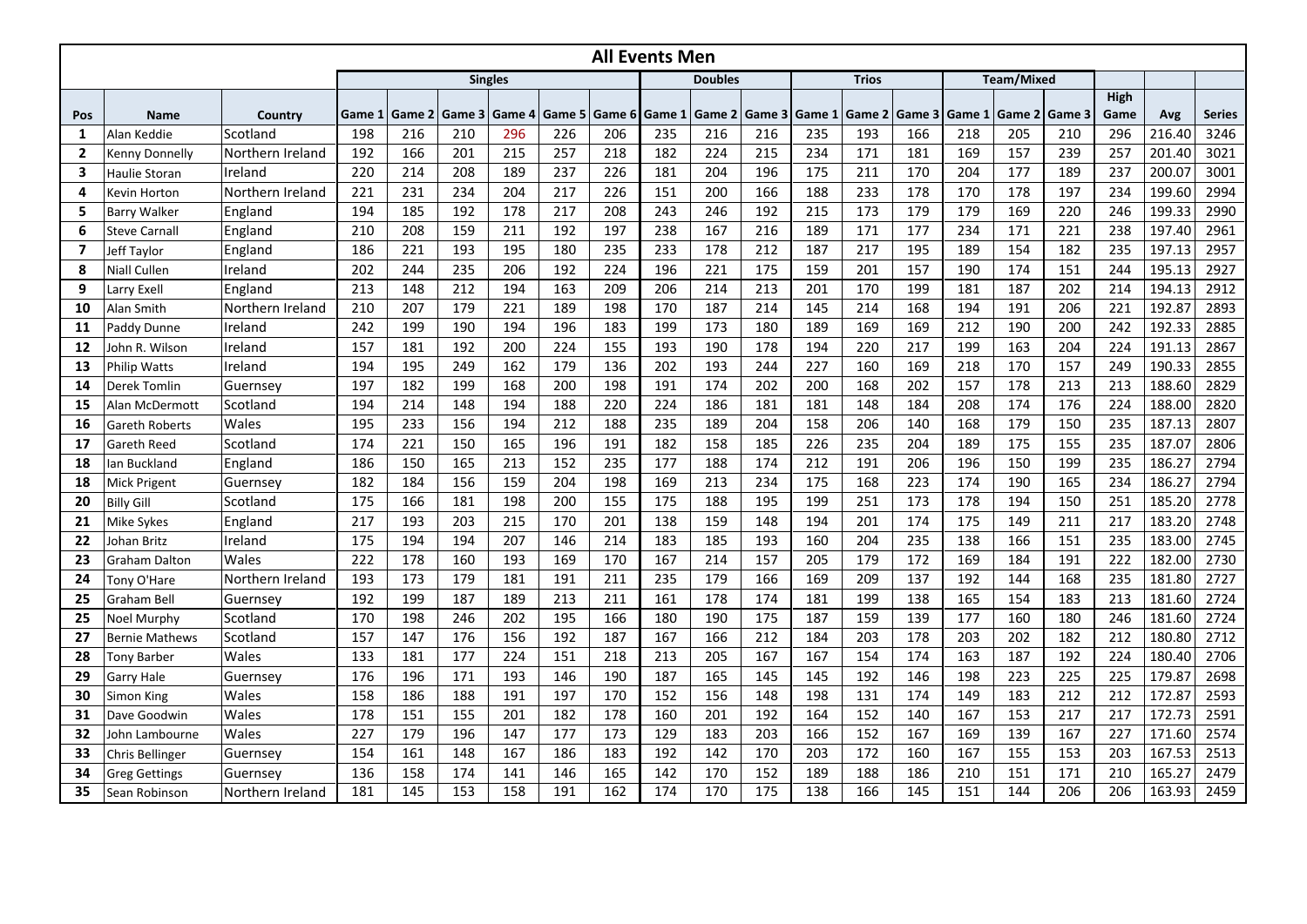|                 | <b>Men's Final</b>    |                  |                |               |                |         |                |               |               |  |  |  |
|-----------------|-----------------------|------------------|----------------|---------------|----------------|---------|----------------|---------------|---------------|--|--|--|
| <b>Position</b> | <b>Name</b>           | <b>Country</b>   | <b>IGame 1</b> | <b>Game 2</b> | <b>IGame 3</b> | lGame 4 | <b>IGame 5</b> | <b>Game 6</b> | <b>Series</b> |  |  |  |
| 1               | Barry Walker          | England          | 200            | 256           | 154            | 237     | 209            | 189           | 1245          |  |  |  |
| $\overline{2}$  | Haulie Storan         | Ireland          | 219            | 211           | 196            | 222     | 202            | 178           | 1228          |  |  |  |
| 3               | Alan Keddie           | Scotland         | 229            | 169           | 189            | 223     | 191            | 216           | 1217          |  |  |  |
| 4               | Jeff Taylor           | England          | 171            | 205           | 179            | 181     | 232            | 212           | 1180          |  |  |  |
| 5               | <b>Steve Carnall</b>  | England          | 199            | 171           | 166            | 188     | 204            | 205           | 1133          |  |  |  |
| 6               | Kevin Horton          | Northern Ireland | 174            | 224           | 162            | 171     | 194            | 196           | 1121          |  |  |  |
|                 | <b>Kenny Donnelly</b> | Northern Ireland | 154            | 174           | 139            | 197     | 202            | 175           | 1041          |  |  |  |
| 8               | Niall Cullen          | Ireland          | 179            | 171           | 186            | 160     | 177            | 155           | 1028          |  |  |  |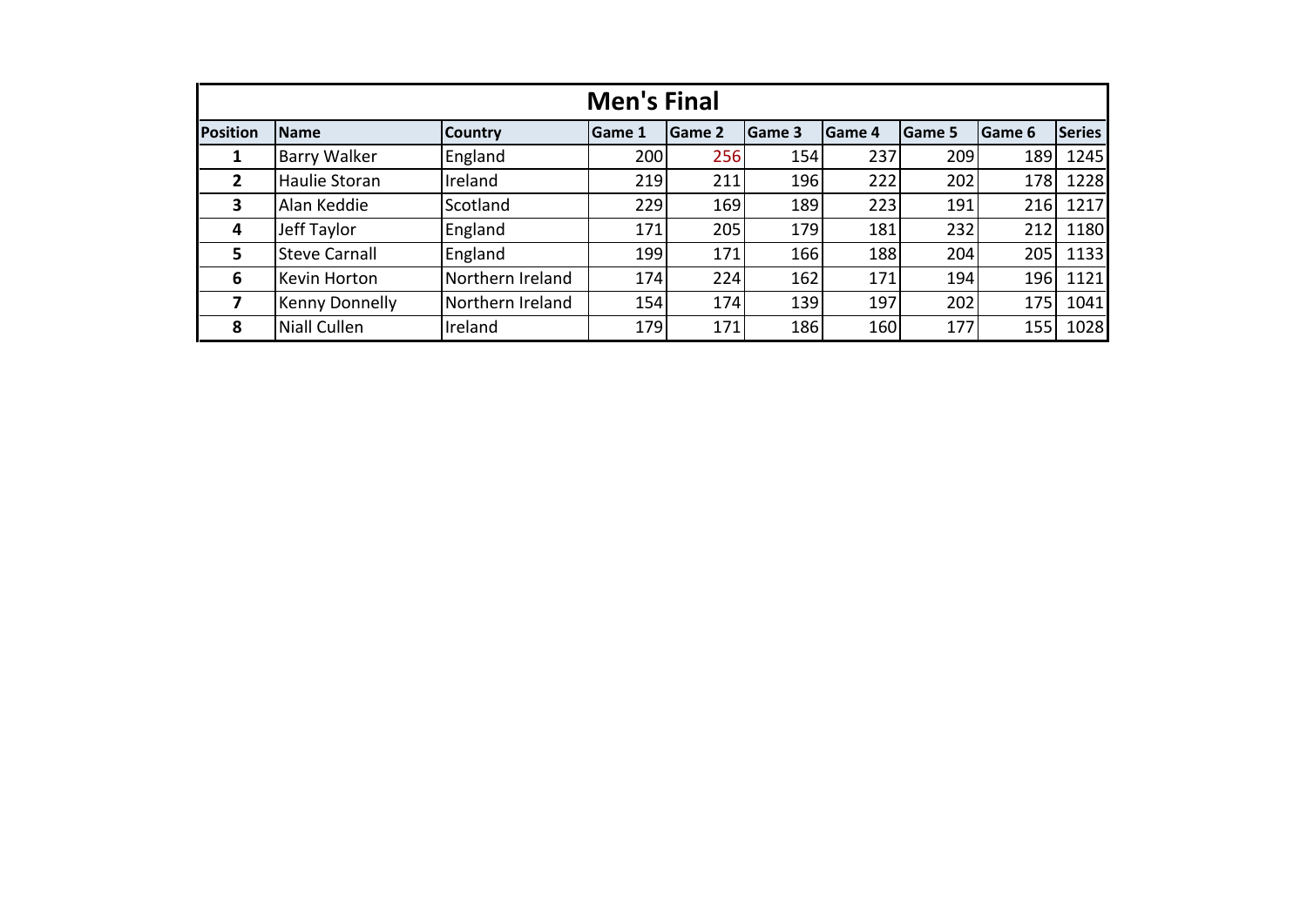| <b>Men's Points Standings</b>                                                                              |                  |       |    |    |    |       |  |  |  |  |  |  |
|------------------------------------------------------------------------------------------------------------|------------------|-------|----|----|----|-------|--|--|--|--|--|--|
| <b>Doubles</b><br><b>Position</b><br><b>Singles</b><br><b>Trios</b><br><b>Total</b><br><b>Team</b><br>Team |                  |       |    |    |    |       |  |  |  |  |  |  |
|                                                                                                            | England          | 138   | 81 | 87 | 65 | 371   |  |  |  |  |  |  |
| 2                                                                                                          | Ireland          | 149.5 | 86 | 69 | 40 | 344.5 |  |  |  |  |  |  |
| 3                                                                                                          | Scotland         | 130.5 | 63 | 78 | 70 | 341.5 |  |  |  |  |  |  |
| 4                                                                                                          | Guernsey         | 96.5  | 38 | 66 | 55 | 255.5 |  |  |  |  |  |  |
| 5                                                                                                          | Wales            | 112   | 61 | 33 | 40 | 246   |  |  |  |  |  |  |
| 6                                                                                                          | Northern Ireland | 118.5 | 43 | 36 | 45 | 242.5 |  |  |  |  |  |  |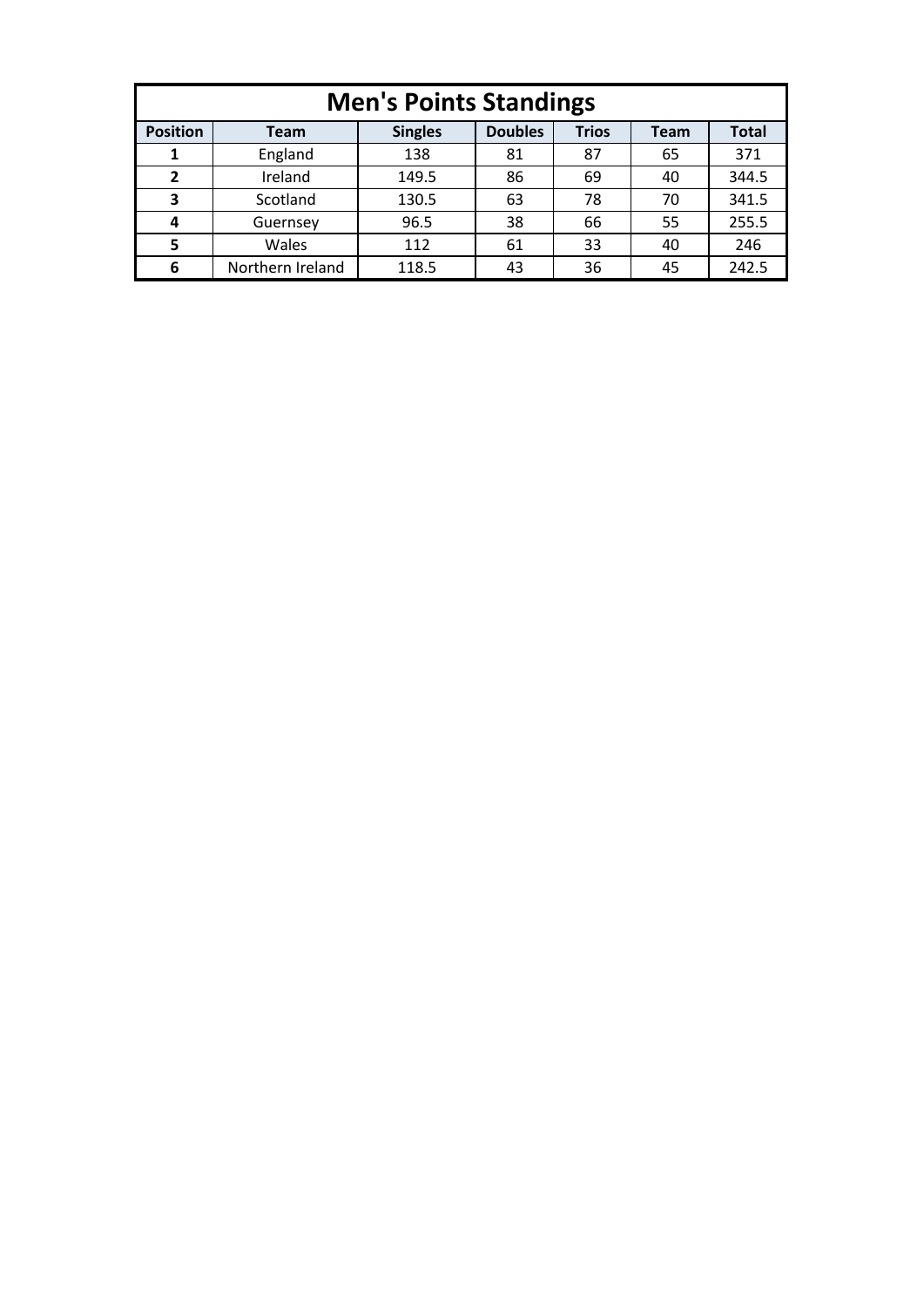| <b>Mixed Doubles Results</b> |                         |                      |               |               |        |         |               |  |  |  |  |  |
|------------------------------|-------------------------|----------------------|---------------|---------------|--------|---------|---------------|--|--|--|--|--|
| <b>Position</b>              | <b>Team</b>             | <b>Player</b>        | <b>Game 1</b> | <b>Game 2</b> | Game 3 | Average | <b>Series</b> |  |  |  |  |  |
|                              | <b>Northern Ireland</b> | Donna Horton         | 174           | 197           | 189    | 186.67  | 560           |  |  |  |  |  |
|                              | Wales                   | Dave Goodwin         | 167           | 153           | 217    | 179.00  | 537           |  |  |  |  |  |
|                              |                         |                      | 341           | 350           | 406    |         | 1097          |  |  |  |  |  |
|                              | <b>Ireland</b>          | Ann Cullen           | 153           | 168           | 154    | 158.33  | 475           |  |  |  |  |  |
| 2                            |                         | Paddy Dunne          | 212           | 190           | 200    | 200.67  | 602           |  |  |  |  |  |
|                              |                         |                      | 365           | 358           | 354    |         | 1077          |  |  |  |  |  |
|                              | Gurnsey                 | <b>Greg Gettings</b> | 210           | 151           | 171    | 177.33  | 532           |  |  |  |  |  |
| 3                            | <b>Northern Ireland</b> | <b>Isobel Smith</b>  | 170           | 184           | 168    | 174.00  | 522           |  |  |  |  |  |
|                              |                         |                      | 380           | 335           | 339    |         | 1054          |  |  |  |  |  |
|                              | <b>England</b>          | Wendy Fullbrook      | 157           | 166           | 174    | 165.67  | 497           |  |  |  |  |  |
| 4                            |                         | Mike Sykes           | 175           | 149           | 211    | 178.33  | 535           |  |  |  |  |  |
|                              |                         |                      | 332           | 315           | 385    |         | 1032          |  |  |  |  |  |
|                              | <b>Scotland</b>         | Margaret Rae         | 142           | 175           | 115    | 144.00  | 432           |  |  |  |  |  |
| 5                            |                         | Noel Murphy          | 177           | 160           | 180    | 172.33  | 517           |  |  |  |  |  |
|                              |                         |                      | 319           | 335           | 295    |         | 949           |  |  |  |  |  |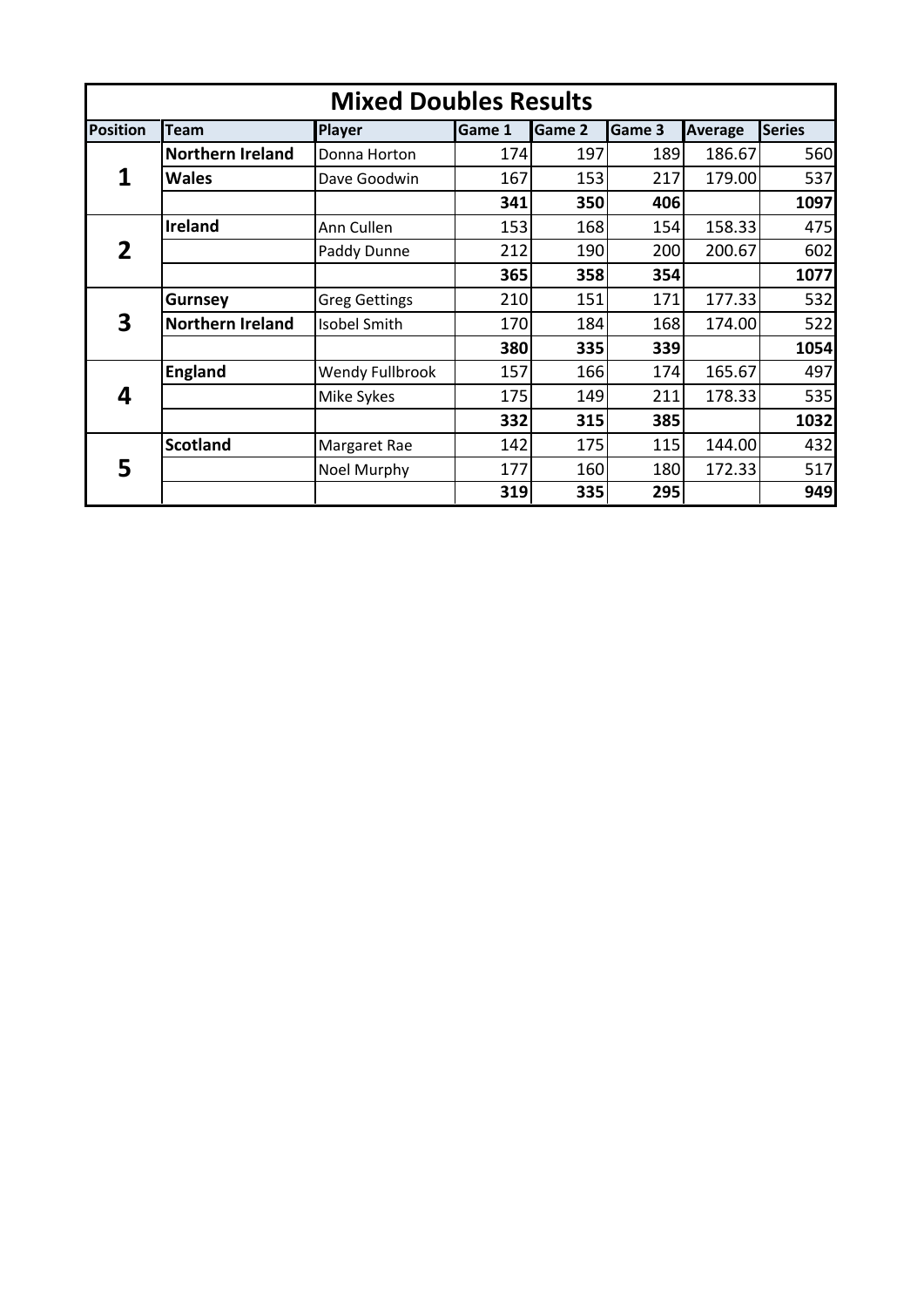|                 |                       |                  |       | <b>Ladies Singles Results</b> |       |       |                   |                   |               |         |
|-----------------|-----------------------|------------------|-------|-------------------------------|-------|-------|-------------------|-------------------|---------------|---------|
| <b>Position</b> | <b>Name</b>           | <b>Country</b>   | Game1 | Game2                         | Game3 | Game4 | Game <sub>5</sub> | Game <sub>6</sub> | <b>Series</b> | Average |
| 1               | Catherine Wills       | England          | 184   | 185                           | 219   | 222   | 155               | 188               | 1153          | 192.17  |
| $\overline{2}$  | Jan Hodge             | England          | 180   | 168                           | 130   | 177   | 214               | 222               | 1091          | 181.83  |
| 3               | Liz Griffin           | England          | 165   | 198                           | 203   | 174   | 169               | 170               | 1079          | 179.83  |
| 4               | Elaine Lalor          | Ireland          | 199   | 177                           | 192   | 149   | 188               | 169               | 1074          | 179.00  |
| 5               | Dymphna Kestell       | Ireland          | 160   | 175                           | 179   | 177   | 175               | 200               | 1066          | 177.67  |
| 6               | <b>Berni Moriarty</b> | Ireland          | 198   | 178                           | 174   | 164   | 173               | 174               | 1061          | 176.83  |
| 7               | Theresa Watts         | Ireland          | 210   | 160                           | 180   | 194   | 145               | 158               | 1047          | 174.50  |
| 8               | Wendy Fullbrook       | England          | 149   | 176                           | 147   | 189   | 164               | 211               | 1036          | 172.67  |
| 9               | <b>Triss Neal</b>     | England          | 147   | 164                           | 186   | 171   | 176               | 175               | 1019          | 169.83  |
| 10              | <b>Isobel Smith</b>   | Northern Ireland | 190   | 167                           | 192   | 167   | 152               | 149               | 1017          | 169.50  |
| 11              | Donna Horton          | Northern Ireland | 177   | 154                           | 157   | 186   | 170               | 168               | 1012          | 168.67  |
| 12              | <b>Pat Holmes</b>     | Ireland          | 145   | 153                           | 171   | 201   | 147               | 181               | 998           | 166.33  |
| 13              | Sandra Boswell        | England          | 151   | 158                           | 191   | 149   | 185               | 154               | 988           | 164.67  |
| 14              | Ann Cullen            | Ireland          | 156   | 166                           | 214   | 140   | 167               | 102               | 945           | 157.50  |
| 15              | Margaret Rae          | Scotland         | 130   | 142                           | 158   | 125   | 139               | 182               | 876           | 146.00  |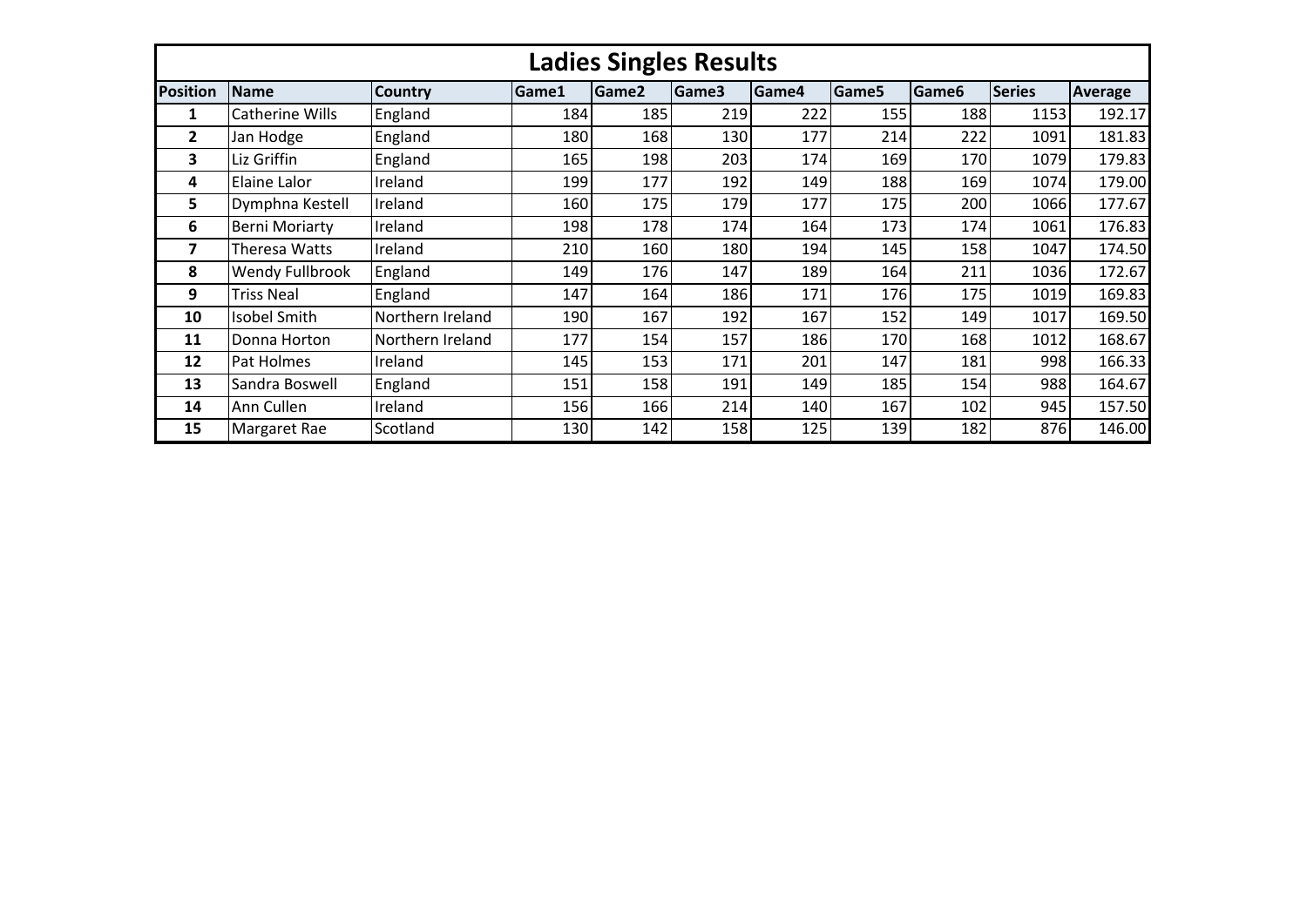|                         |                          | <b>Ladies Doubles Results</b> |        |        |        |                |               |
|-------------------------|--------------------------|-------------------------------|--------|--------|--------|----------------|---------------|
| <b>Position</b>         | <b>Team</b>              | Player                        | Game 1 | Game 2 | Game 3 | <b>Average</b> | <b>Series</b> |
| $\mathbf{1}$            | <b>IrelandA</b>          | <b>Berni Moriarty</b>         | 214    | 163    | 209    | 195.33         | 586           |
|                         |                          | Theresa Watts                 | 204    | 193    | 200    | 199.00         | 597           |
|                         | <b>Total</b>             |                               | 418    | 356    | 409    |                | 1183          |
| $\overline{2}$          | EnglandC                 | Liz Griffin                   | 139    | 223    | 172    | 178.00         | 534           |
|                         |                          | <b>Triss Neal</b>             | 223    | 176    | 180    | 193.00         | 579           |
|                         | <b>Total</b>             |                               | 362    | 399    | 352    |                | 1113          |
| $\overline{\mathbf{3}}$ | <b>EnglandA</b>          | Sandra Boswell                | 176    | 186    | 159    | 173.67         | 521           |
|                         |                          | <b>Catherine Wills</b>        | 155    | 195    | 194    | 181.33         | 544           |
|                         | <b>Total</b>             |                               | 331    | 381    | 353    |                | 1065          |
| 4                       | <b>Northern IrelandA</b> | <b>Isobel Smith</b>           | 149    | 159    | 176    | 161.33         | 484           |
|                         |                          | Donna Horton                  | 159    | 207    | 196    | 187.33         | 562           |
|                         | <b>Total</b>             |                               | 308    | 366    | 372    |                | 1046          |
| 5                       | <b>EnglandB</b>          | Wendy Fullbrook               | 149    | 175    | 165    | 163.00         | 489           |
|                         |                          | Jan Hodge                     | 208    | 171    | 166    | 181.67         | 545           |
|                         | <b>Total</b>             |                               | 357    | 346    | 331    |                | 1034          |
| 6                       | <b>IrelandB</b>          | Dymphna Kestell               | 174    | 156    | 233    | 187.67         | 563           |
|                         |                          | <b>Elaine Lalor</b>           | 148    | 181    | 135    | 154.67         | 464           |
|                         | <b>Total</b>             |                               | 322    | 337    | 368    |                | 1027          |
| $\overline{7}$          | <b>IrelandC</b>          | Ann Cullen                    | 127    | 170    | 162    | 153.00         | 459           |
|                         |                          | 137                           | 165    | 166    | 156.00 | 468            |               |
|                         | <b>Total</b>             | 264                           | 335    | 328    |        | 927            |               |
| 8                       | <b>ScotlandA</b>         | Margaret Rae                  | 145    | 108    | 156    | 136.33         | 409           |
|                         | <b>Total</b>             |                               | 145    | 108    | 156    |                | 409           |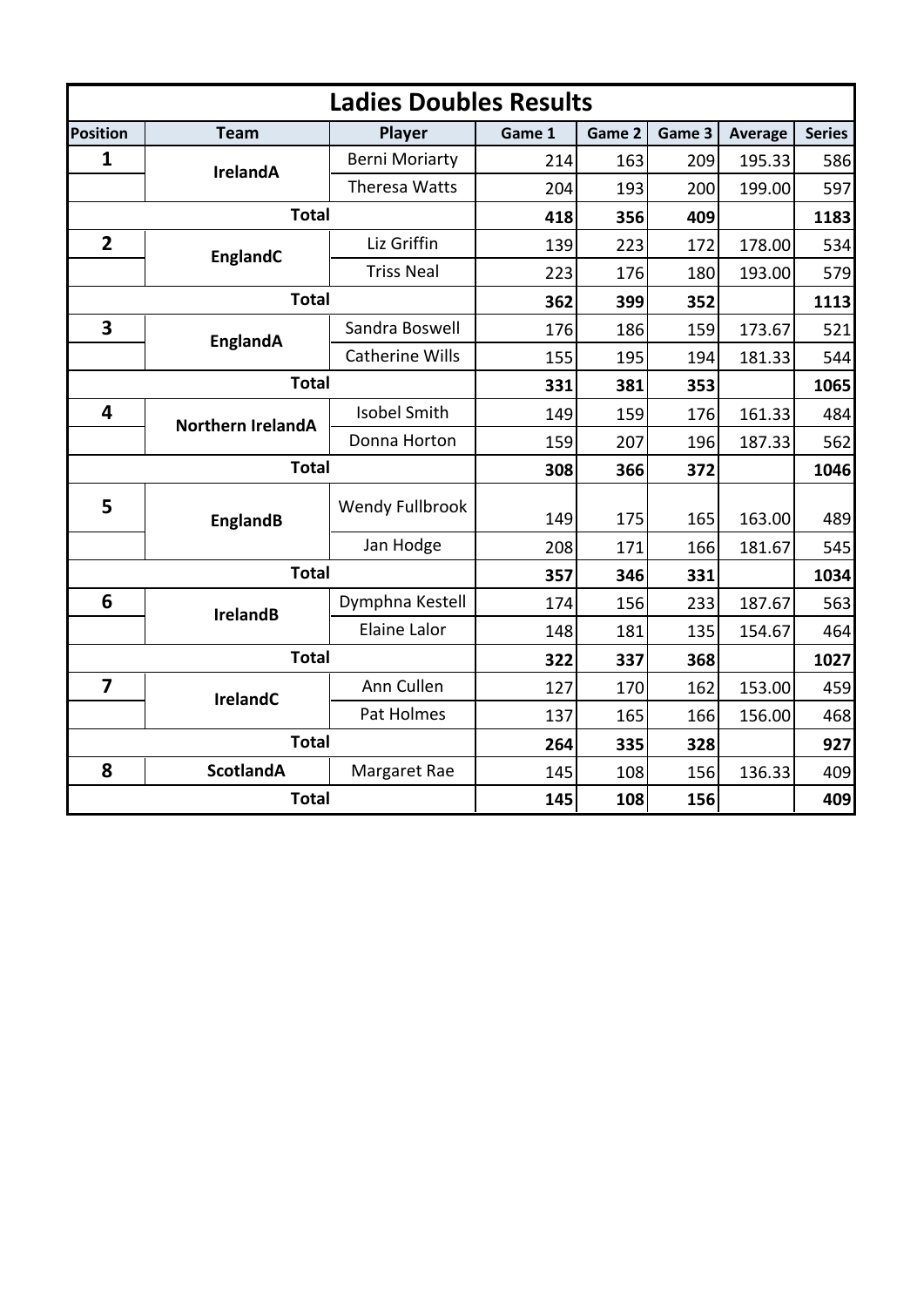|                 | <b>Ladies Trios Results</b> |                        |        |        |        |                                                                                                            |               |  |  |  |  |  |  |  |
|-----------------|-----------------------------|------------------------|--------|--------|--------|------------------------------------------------------------------------------------------------------------|---------------|--|--|--|--|--|--|--|
| <b>Position</b> | <b>Team</b>                 | <b>Player</b>          | Game 1 | Game 2 | Game 3 | <b>Average</b>                                                                                             | <b>Series</b> |  |  |  |  |  |  |  |
|                 |                             | Elaine Lalor           | 188    | 166    | 191    | 181.67                                                                                                     | 545           |  |  |  |  |  |  |  |
| 1               | <b>IrelandB</b>             | Ann Cullen             | 158    | 171    | 197    | 175.33                                                                                                     | 526           |  |  |  |  |  |  |  |
|                 |                             | Pat Holmes             | 146    | 192    | 208    | 182.00                                                                                                     | 546           |  |  |  |  |  |  |  |
|                 | <b>Total</b>                |                        | 492    | 529    | 596    | 539.00                                                                                                     | 1617          |  |  |  |  |  |  |  |
|                 |                             | Jan Hodge              | 157    | 238    | 163    | 186.00                                                                                                     | 558           |  |  |  |  |  |  |  |
| $\overline{2}$  | EnglandA                    | Sandra Boswell         | 177    | 187    | 144    | 169.33                                                                                                     | 508           |  |  |  |  |  |  |  |
|                 |                             | <b>Catherine Wills</b> | 182    | 170    | 165    | 172.33                                                                                                     | 517           |  |  |  |  |  |  |  |
|                 | <b>Total</b>                |                        | 516    | 595    | 472    | 527.67                                                                                                     | 1583          |  |  |  |  |  |  |  |
|                 |                             | <b>Berni Moriarty</b>  | 179    | 148    | 160    | 162.33                                                                                                     | 487           |  |  |  |  |  |  |  |
| 3               | <b>IrelandA</b>             | Dymphna Kestell        | 154    | 178    | 154    | 162.00<br>176.00<br>500.33<br>150.33<br>177.33<br>146.67<br>474.33<br>152.00<br>143.67<br>171.67<br>467.33 | 486           |  |  |  |  |  |  |  |
|                 |                             | <b>Theresa Watts</b>   | 167    | 213    | 148    |                                                                                                            | 528           |  |  |  |  |  |  |  |
|                 | <b>Total</b>                |                        | 500    | 539    | 462    |                                                                                                            | 1501          |  |  |  |  |  |  |  |
|                 |                             | Wendy Fullbrook        | 145    | 147    | 159    |                                                                                                            | 451           |  |  |  |  |  |  |  |
| 4               | <b>EnglandB</b>             | <b>Triss Neal</b>      | 145    | 200    | 187    |                                                                                                            | 532           |  |  |  |  |  |  |  |
|                 |                             | Liz Griffin            | 137    | 160    | 143    |                                                                                                            | 440           |  |  |  |  |  |  |  |
|                 | <b>Total</b>                |                        | 427    | 507    | 489    |                                                                                                            | 1423          |  |  |  |  |  |  |  |
|                 | <b>Northern IrelandA</b>    | <b>Isobel Smith</b>    | 155    | 148    | 153    |                                                                                                            | 456           |  |  |  |  |  |  |  |
| 5               | <b>ScotlandA</b>            | Margaret Rae           | 122    | 154    | 155    |                                                                                                            | 431           |  |  |  |  |  |  |  |
|                 | <b>Northern IrelandA</b>    | Donna Horton           | 170    | 177    | 168    |                                                                                                            | 515           |  |  |  |  |  |  |  |
|                 | <b>Total</b>                |                        | 447    | 479    | 476    |                                                                                                            | 1402          |  |  |  |  |  |  |  |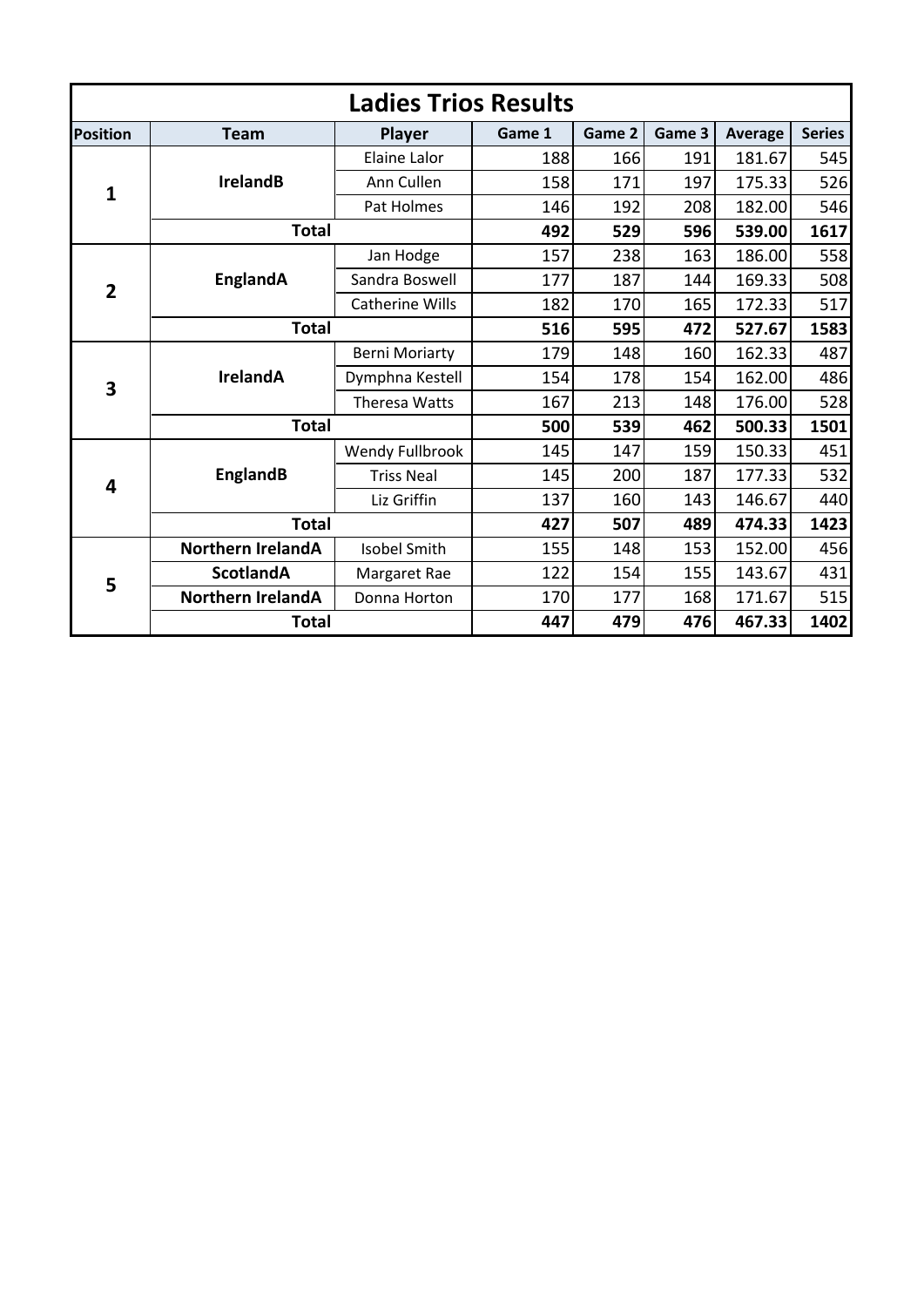|                 | <b>Ladies Teams Results</b> |                       |        |        |        |         |               |  |  |  |  |  |  |
|-----------------|-----------------------------|-----------------------|--------|--------|--------|---------|---------------|--|--|--|--|--|--|
| <b>Position</b> | Team                        | Player                | Game 1 | Game 2 | Game 3 | Average | <b>Series</b> |  |  |  |  |  |  |
|                 |                             | Elaine Lalor          | 169    | 190    | 168    | 175.67  | 527           |  |  |  |  |  |  |
|                 |                             | Pat Holmes            | 157    | 168    | 197    | 174.00  | 522           |  |  |  |  |  |  |
| 1               | <b>IrelandA</b>             | Dymphna Kestell       | 214    | 179    | 166    | 186.33  | 559           |  |  |  |  |  |  |
|                 |                             | <b>Berni Moriarty</b> | 145    | 189    | 168    | 167.33  | 502           |  |  |  |  |  |  |
|                 |                             | Theresa Watts         | 192    | 204    | 153    | 183.00  | 549           |  |  |  |  |  |  |
|                 |                             | Total                 | 877    | 930    | 852    | 886.33  | 2659          |  |  |  |  |  |  |
|                 |                             | Jan Hodge             | 172    | 181    | 168    | 173.67  | 521           |  |  |  |  |  |  |
|                 |                             | Sandra Boswell        | 151    | 168    | 147    | 155.33  | 466           |  |  |  |  |  |  |
| $\overline{2}$  | EnglandA                    | Liz Griffin           | 157    | 145    | 142    | 148.00  | 444           |  |  |  |  |  |  |
|                 |                             | <b>Triss Neal</b>     | 185    | 160    | 127    | 157.33  | 472           |  |  |  |  |  |  |
|                 |                             | Catherine Wills       | 167    | 185    | 197    | 183.00  | 549           |  |  |  |  |  |  |
|                 |                             | Total                 | 832    | 839    | 781    | 817.33  | 2452          |  |  |  |  |  |  |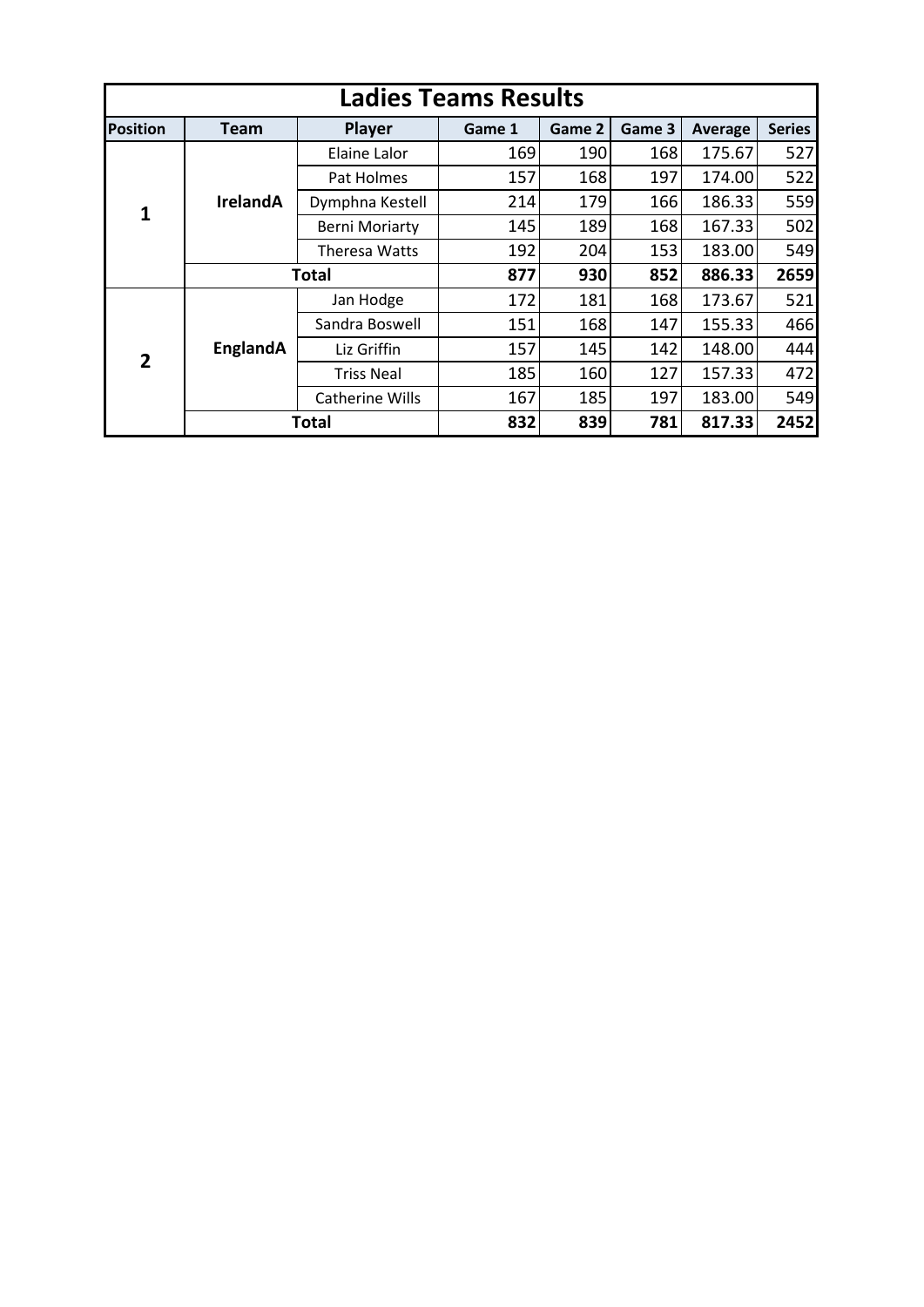| <b>All Events Ladies</b> |                        |                  |          |                                                                                |     |     |                |     |     |     |              |     |     |                   |     |     |                                            |      |        |               |
|--------------------------|------------------------|------------------|----------|--------------------------------------------------------------------------------|-----|-----|----------------|-----|-----|-----|--------------|-----|-----|-------------------|-----|-----|--------------------------------------------|------|--------|---------------|
|                          |                        | <b>Singles</b>   |          |                                                                                |     |     | <b>Doubles</b> |     |     |     | <b>Trios</b> |     |     | <b>Team/Mixed</b> |     |     |                                            |      |        |               |
|                          |                        |                  |          |                                                                                |     |     |                |     |     |     |              |     |     |                   |     |     |                                            | High |        |               |
| Pos                      | <b>Name</b>            | Country          | l Game 1 | Game 2   Game 3   Game 4   Game 5   Game 6   Game 1   Game 2   Game 3   Game 1 |     |     |                |     |     |     |              |     |     |                   |     |     | Game 2   Game 3   Game 1   Game 2   Game 3 | Game | Avg    | <b>Series</b> |
|                          | Catherine Wills        | England          | 184      | 185                                                                            | 219 | 222 | 155            | 188 | 155 | 195 | 194          | 182 | 170 | 165               | 167 | 185 | 197                                        | 222  | 184.20 | 2763          |
|                          | Theresa Watts          | Ireland          | 210      | 160                                                                            | 180 | 194 | 145            | 158 | 204 | 193 | 200          | 167 | 213 | 148               | 192 | 204 | 153                                        | 213  | 181.40 | 2721          |
| 3                        | Jan Hodge              | England          | 180      | 168                                                                            | 130 | 177 | 214            | 222 | 208 | 171 | 166          | 157 | 238 | 163               | 172 | 181 | 168                                        | 238  | 181.00 | 2715          |
| 4                        | Dymphna Kestell        | Ireland          | 160      | 175                                                                            | 179 | 177 | 175            | 200 | 174 | 156 | 233          | 154 | 178 | 154               | 214 | 179 | 166                                        | 233  | 178.27 | 2674          |
| 5                        | Donna Horton           | Northern Ireland | 177      | 154                                                                            | 157 | 186 | 170            | 168 | 159 | 207 | 196          | 170 | 177 | 168               | 174 | 197 | 189                                        | 207  | 176.60 | 2649          |
| 6                        | IBerni Moriartv        | Ireland          | 198      | 178                                                                            | 174 | 164 | 173            | 174 | 214 | 163 | 209          | 179 | 148 | 160               | 145 | 189 | 168                                        | 214  | 175.73 | 2636          |
|                          | Elaine Lalor           | Ireland          | 199      | 177                                                                            | 192 | 149 | 188            | 169 | 148 | 181 | 135          | 188 | 166 | 191               | 169 | 190 | 168                                        | 199  | 174.00 | 2610          |
| 8                        | Triss Neal             | England          | 147      | 164                                                                            | 186 | 171 | 176            | 175 | 223 | 176 | 180          | 145 | 200 | 187               | 185 | 160 | 127                                        | 223  | 173.47 | 2602          |
| 9                        | <b>Pat Holmes</b>      | Ireland          | 145      | 153                                                                            | 171 | 201 | 147            | 181 | 137 | 165 | 166          | 146 | 192 | 208               | 157 | 168 | 197                                        | 208  | 168.93 | 2534          |
| 10                       | Liz Griffin            | England          | 165      | 198                                                                            | 203 | 174 | 169            | 170 | 139 | 223 | 172          | 137 | 160 | 143               | 157 | 145 | 142                                        | 223  | 166.47 | 2497          |
| 11                       | Sandra Boswell         | England          | 151      | 158                                                                            | 191 | 149 | 185            | 154 | 176 | 186 | 159          | 177 | 187 | 144               | 151 | 168 | 147                                        | 191  | 165.53 | 2483          |
| 12                       | Isobel Smith           | Northern Ireland | 190      | 167                                                                            | 192 | 167 | 152            | 149 | 149 | 159 | 176          | 155 | 148 | 153               | 170 | 184 | 168                                        | 192  | 165.27 | 2479          |
| 13                       | <b>Wendy Fullbrook</b> | England          | 149      | 176                                                                            | 147 | 189 | 164            | 211 | 149 | 175 | 165          | 145 | 147 | 159               | 157 | 166 | 174                                        | 211  | 164.87 | 2473          |
| 14                       | Ann Cullen             | Ireland          | 156      | 166                                                                            | 214 | 140 | 167            | 102 | 127 | 170 | 162          | 158 | 171 | 197               | 153 | 168 | 154                                        | 214  | 160.33 | 2405          |
| 15                       | Margaret Rae           | Scotland         | 130      | 142                                                                            | 158 | 125 | 139            | 182 | 145 | 108 | 156          | 122 | 154 | 155               | 142 | 175 | 115                                        | 182  | 143.20 | 2148          |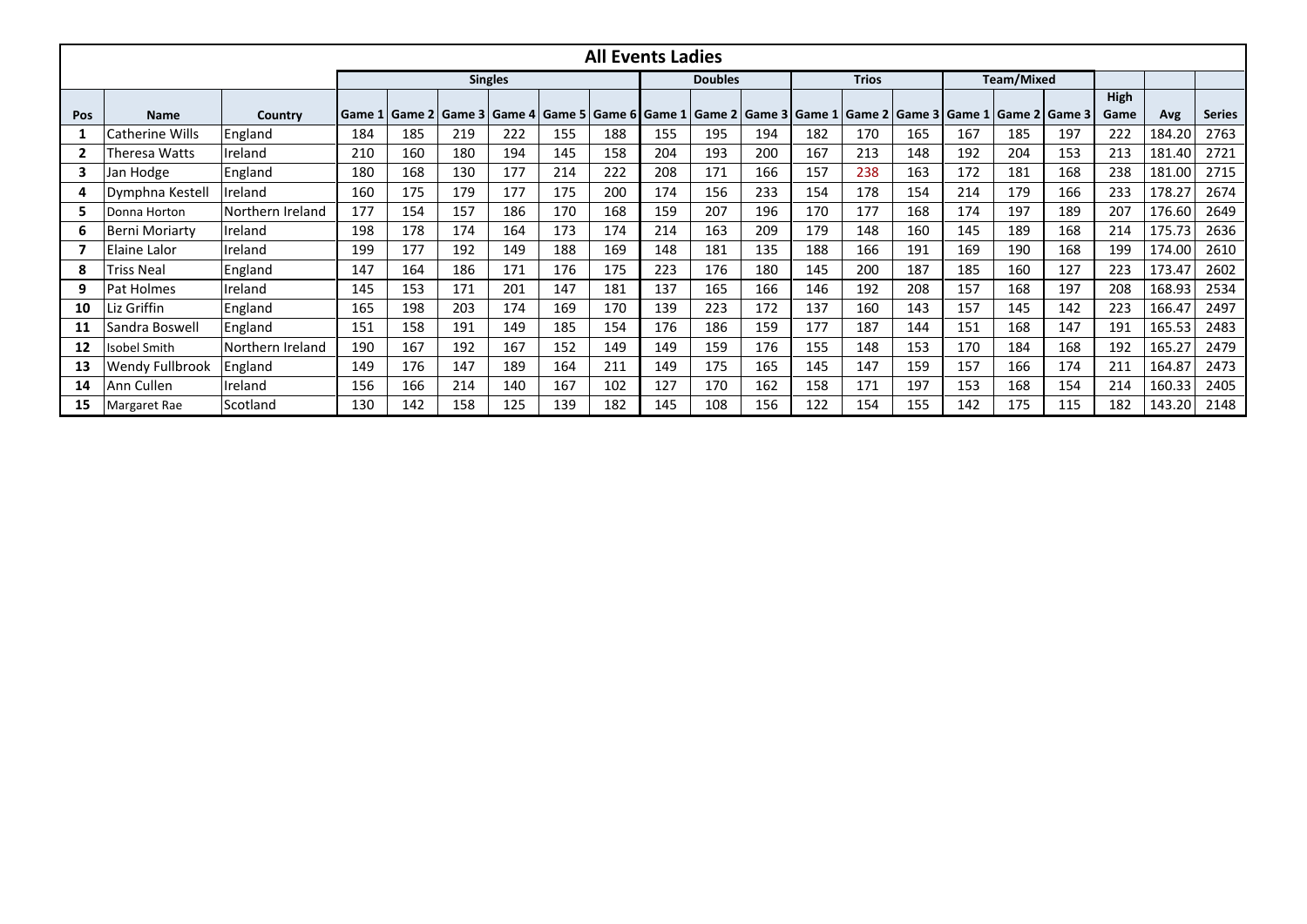| <b>Ladies Final</b> |                        |                  |               |        |               |                |                |               |               |  |  |  |
|---------------------|------------------------|------------------|---------------|--------|---------------|----------------|----------------|---------------|---------------|--|--|--|
| <b>Position</b>     | <b>Name</b>            | <b>Country</b>   | <b>Game 1</b> | Game 2 | <b>Game 3</b> | <b>IGame 4</b> | <b>IGame 5</b> | <b>Game 6</b> | <b>Series</b> |  |  |  |
|                     | Triss Neal             | England          | 172           | 201    | 188           | 157            | 200            | 242           | 1160          |  |  |  |
| $\overline{2}$      | <b>Catherine Wills</b> | England          | 223           | 203    | 163           | 205            | 185            | 176           | 1155          |  |  |  |
| 3                   | Theresa Watts          | Ireland          | 208           | 183    | 192           | 189            | 180            | 185           | 1137          |  |  |  |
| 4                   | <b>Berni Moriarty</b>  | Ireland          | 202           | 168    | 165           | 179            | 152            | 196           | 1062          |  |  |  |
| 5.                  | Donna Horton           | Northern Ireland | 168           | 155    | 154           | 203            | 190            | 184           | 1054          |  |  |  |
| 6                   | Dymphna Kestell        | Ireland          | 171           | 207    | 183           | 138            | 168            | 167           | 1034          |  |  |  |
|                     | Jan Hodge              | England          | 173           | 167    | 170           | 187            | 138            | 162           | 997           |  |  |  |
| 8                   | Elaine Lalor           | Ireland          | 163           | 145    | 171           | 154            | 156            | 155           | 944           |  |  |  |